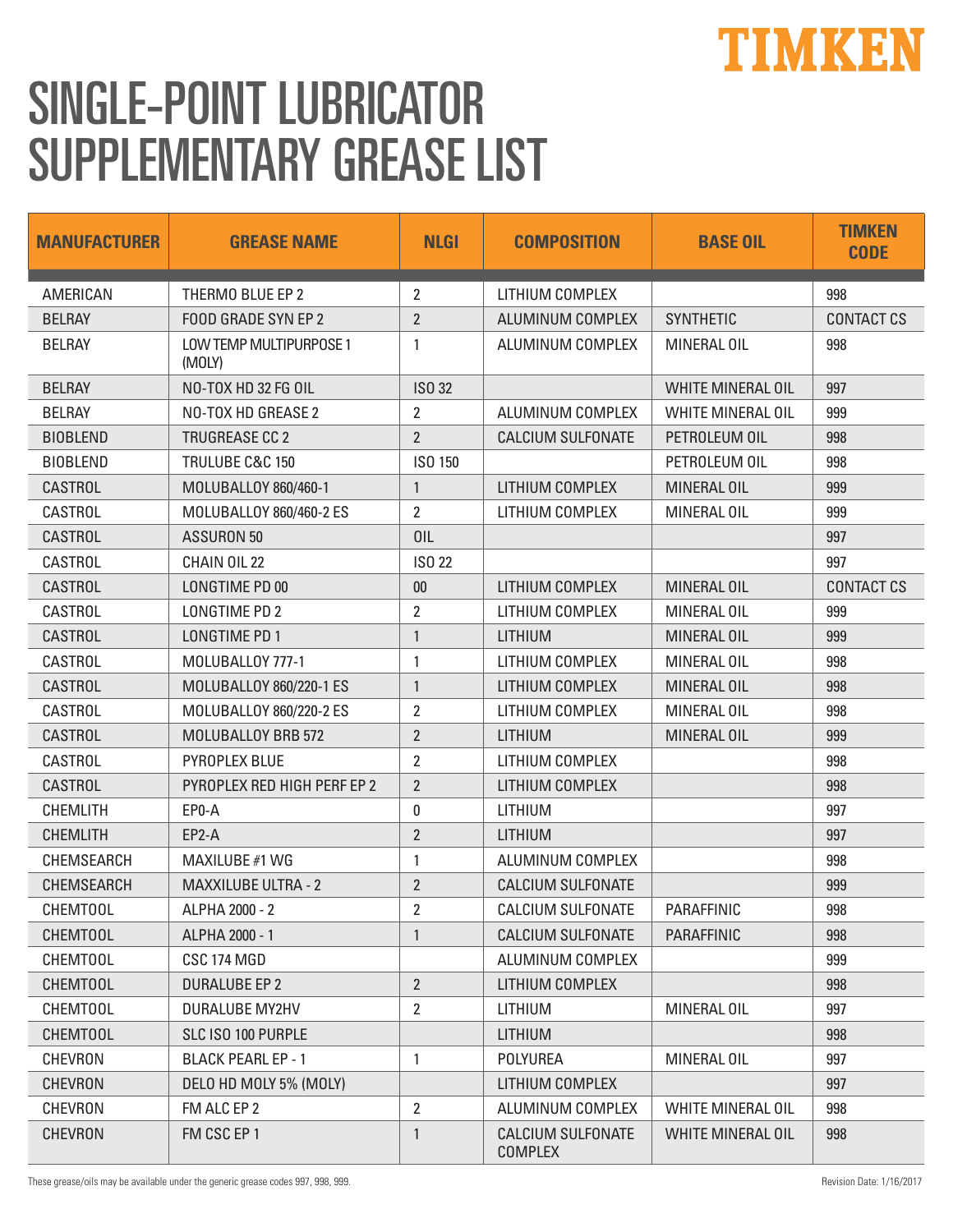| <b>MANUFACTURER</b> | <b>GREASE NAME</b>                      | <b>NLGI</b>    | <b>COMPOSITION</b>                         | <b>BASE OIL</b>   | <b>TIMKEN</b><br><b>CODE</b> |
|---------------------|-----------------------------------------|----------------|--------------------------------------------|-------------------|------------------------------|
| <b>CHEVRON</b>      | FM CSC EP 2                             | 2              | <b>CALCIUM SULFONATE</b><br><b>COMPLEX</b> | WHITE MINERAL OIL | 999                          |
| <b>CHEVRON</b>      | MEROPA 220 OIL                          | <b>ISO 220</b> |                                            |                   | 997                          |
| CHEVRON             | MOLY EP - 1 (MOLY)                      | 1              | LITHIUM                                    | MINERAL OIL       | <b>CONTACT CS</b>            |
| <b>CHEVRON</b>      | MOLY EP - 2 (MOLY)                      | $\overline{2}$ | <b>LITHIUM</b>                             | MINERAL OIL       | 997                          |
| <b>CHEVRON</b>      | RYKOTAC GREASE EP                       |                | <b>POLYUREA</b>                            | PARAFFINIC        | 997                          |
| <b>CHEVRON</b>      | <b>STARPLEX 1</b>                       | $\mathbf{1}$   | LITHIUM COMPLEX                            | MINERAL OIL       | 998                          |
| <b>CHEVRON</b>      | ULTI-PLEX EP - 1                        | 1              | LITHIUM COMPLEX                            | MINERAL OIL       | 997                          |
| <b>CHEVRON</b>      | ULTI-PLEX EP - 2                        | $\overline{2}$ | LITHIUM COMPLEX                            | MINERAL OIL       | 997                          |
| CHEVRON             | ULIT-PLEX SYNTHETIC                     |                | LITHIUM COMPLEX                            | <b>SYNTHETIC</b>  | 999                          |
| <b>CHEVRON</b>      | <b>ULTRA DUTY EP 1</b>                  | $\mathbf{1}$   | LITHIUM                                    | MINERAL OIL       | 997                          |
| <b>CHEVRON</b>      | ULTRA DUTY EP 2                         | $\overline{2}$ | LITHIUM                                    | MINERAL OIL       | 997                          |
| <b>CHEVRON</b>      | ULTRA DUTY EP 0                         | 0              | <b>LITHIUM</b>                             | MINERAL OIL       | 997                          |
| <b>CHEVRON</b>      | <b>WAY ISO 68 OIL</b>                   | ISO 68         |                                            |                   | <b>CONTACT CS</b>            |
| CITGO               | LITHOPLEX MP 2 (MOLY)                   | $\overline{2}$ | LITHIUM COMPLEX                            |                   | 997                          |
| CITGO               | <b>LITHOPLEX RT 2</b>                   | $\overline{2}$ | LITHIUM COMPLEX                            |                   | 997                          |
| <b>CONOCO</b>       | <b>DYNALIFE HT 2</b>                    | $\overline{2}$ | LITHIUM COMPLEX                            | <b>PARAFFINIC</b> | 998                          |
| CONOCO              | DYNALIFE EP #00                         | 0              | LITHIUM                                    |                   | 998                          |
| <b>CONOCO</b>       | DYNALIFE EP #1                          | $\mathbf{1}$   | <b>LITHIUM</b>                             |                   | <b>CONTACT CS</b>            |
| <b>CONOCO</b>       | MEGAPLEX XD3 #1 (MOLY)                  | 1              | LITHIUM COMPLEX                            |                   | 998                          |
| <b>CONOCO</b>       | MEGAPLEX XD5 #1 (MOLY)                  | $\overline{2}$ | LITHIUM COMPLEX                            |                   | 999                          |
| <b>CONOCO</b>       | MULTIPLEX RED #1                        | 1              | LITHIUM COMPLEX                            | <b>PARAFFINIC</b> | 997                          |
| <b>CONOCO</b>       | MULTIPLEX RED #2                        | $\overline{2}$ | LITHIUM COMPLEX                            | <b>PARAFFINIC</b> | 997                          |
| CONOCO              | OMNIGUARD #2                            | $\overline{2}$ | <b>CALCIUM SULFONATE</b>                   | PARAFFINIC        | 998                          |
| <b>CONOCO</b>       | OMNIGUARD #1                            | $\mathbf{1}$   | <b>CALCIUM SULFONATE</b>                   | <b>PARAFFINIC</b> | 998                          |
| <b>CONOCO</b>       | POLYTAC#2                               | 2              | <b>POLYUREA</b>                            | PARAFFINIC        | 997                          |
| <b>CONOCO</b>       | POLYTAC EP 2                            | $\overline{2}$ | <b>POLYUREA</b>                            |                   | 997                          |
| <b>CONOCO</b>       | SUPER-STA1                              | 1              | LITHIUM                                    | <b>PARAFFINIC</b> | 997                          |
| <b>DOW CORNING</b>  | MOLYKOTE 41 EXTREME HIGH<br><b>TEMP</b> | $\overline{2}$ | <b>CARBON BLACK</b>                        | <b>SILICONE</b>   | CONTACT CS                   |
| <b>DOW CORNING</b>  | MOLYKOTE 44 LIGHT                       | $\mathbf{1}$   | LITHIUM SOAP                               | SILICONE          | <b>CONTACT CS</b>            |
| <b>DOW CORNING</b>  | MOLYKOTE 44 MEDIUM                      | $\overline{2}$ | LITHIUM SOAP                               | <b>SILICONE</b>   | <b>CONTACT CS</b>            |
| DOW CORNING         | <b>BR2 PLUS</b>                         | 2              | LITHIUM SOAP                               | MINERAL OIL       | 998                          |
| <b>DOW CORNING</b>  | MOLYKOTE 111 COMPOUND                   |                | <b>INORGANIC</b>                           | <b>SILICONE</b>   | <b>CONTACT CS</b>            |
| <b>DUBOIS</b>       | ACG <sub>2</sub>                        | $\overline{2}$ | ALUMINUM COMPLEX                           |                   | 998                          |
| <b>DUBOIS</b>       | TPG <sub>2</sub>                        | $\overline{2}$ | LITHIUM COMPLEX                            | MINERAL OIL       | 998                          |
| <b>DUPONT</b>       | KRYTOX 223 GPL                          | $\overline{2}$ | <b>PFTE</b>                                |                   | <b>CONTACT CS</b>            |
| <b>DUPONT</b>       | KRYTOX 225 GPL                          | 2              | <b>PFTE</b>                                |                   | <b>CONTACT CS</b>            |
| <b>EXTREME</b>      | SMG-2                                   | $\overline{2}$ |                                            |                   | CONTACT CS                   |
| <b>FUCHS</b>        | GLEITMO 585K                            | $\overline{2}$ | LITHIUM SOAP                               | <b>SYNTHETIC</b>  | CONTACT CS                   |
| <b>FUCHS</b>        | GLEITMO 805                             | $\overline{2}$ | LITHIUM                                    | MINERAL OIL       | <b>CONTACT CS</b>            |
| <b>FUCHS</b>        | PLEXALENE 1400                          |                | ALUMINUM COMPLEX                           |                   | 997                          |
| <b>FUCHS</b>        | PLEXALENE 725                           |                | ALUMINUM COMPLEX                           |                   | 998                          |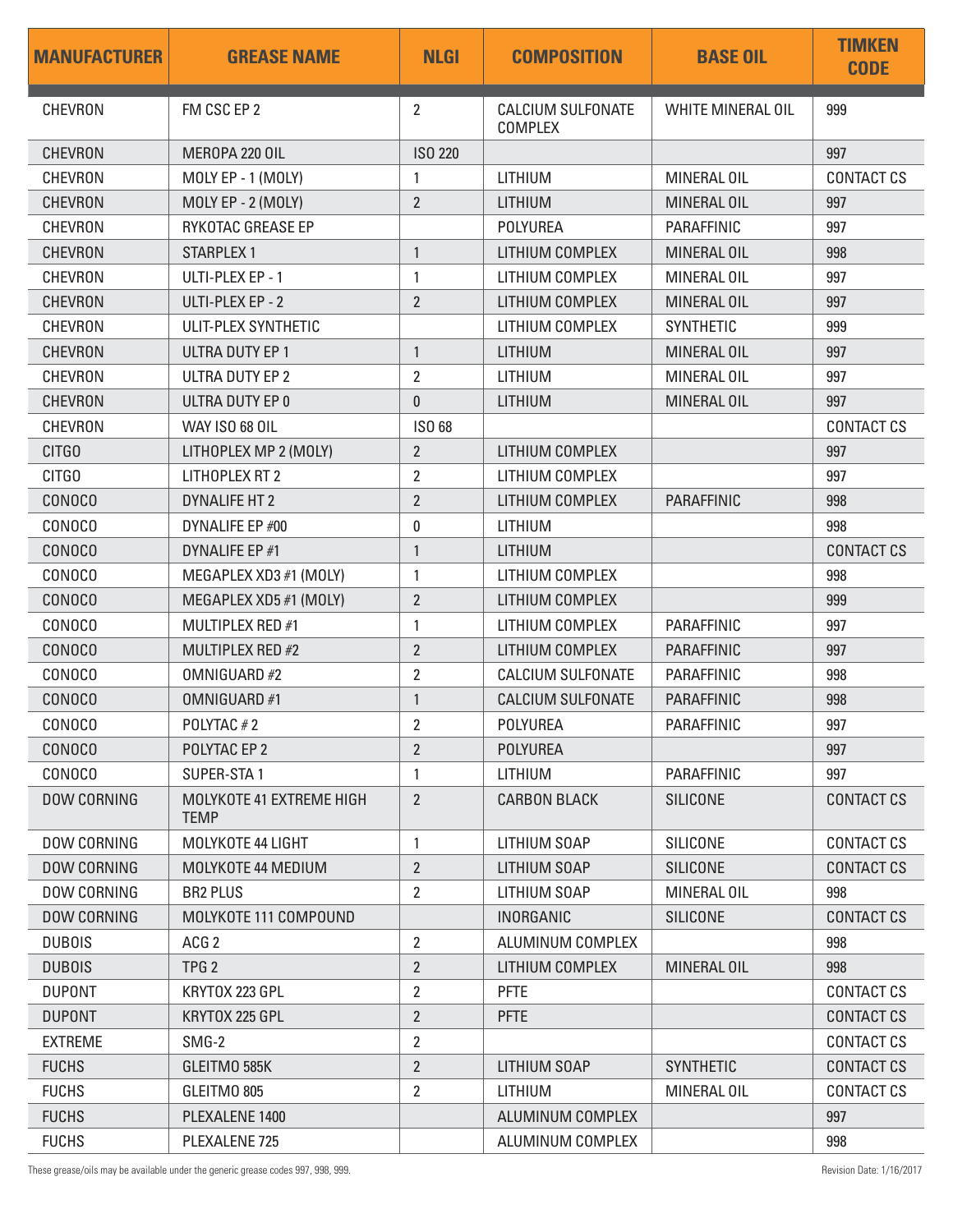| <b>MANUFACTURER</b> | <b>GREASE NAME</b>          | <b>NLGI</b>    | <b>COMPOSITION</b>       | <b>BASE OIL</b>          | <b>TIMKEN</b><br><b>CODE</b> |
|---------------------|-----------------------------|----------------|--------------------------|--------------------------|------------------------------|
| <b>FUCHS</b>        | <b>RENOLIT POLAR</b>        | $\mathbf{1}$   |                          |                          | <b>CONTACT CS</b>            |
| <b>FUCHS</b>        | SUPERLITH 2000              |                |                          |                          | <b>CONTACT CS</b>            |
| <b>FUCHS</b>        | <b>SUPERPLEX</b>            |                | ALUMINUM COMPLEX         |                          | 997                          |
| <b>FUCHS</b>        | UNIWRL 2                    |                | LITHIUM COMPLEX          | PARAFFINIC               | 998                          |
| <b>FUCHS</b>        | UNIWRL                      |                | LITHIUM COMPLEX          | <b>PARAFFINIC</b>        | 998                          |
| <b>FUCHS</b>        | <b>RENOLIT UNIWRL EMB</b>   | 2              | LITHIUM                  | PARAFFINIC               | 998                          |
| <b>HYDROTEX</b>     | HYDRO-SYN 70                | 2              | LITHIUM                  | <b>SYNTHETIC</b>         | 999                          |
| <b>JAX</b>          | <b>HALOGUARD FG 2</b>       | $\overline{2}$ | <b>CALCIUM SULFONATE</b> | <b>WHITE MINERAL OIL</b> | 998                          |
| <b>JAX</b>          | HALOGUARD FG-LT             |                | <b>CALCIUM SULFONATE</b> | <b>WHITE MINERAL OIL</b> | 998                          |
| <b>JAX</b>          | <b>MAGNAPLATE 62</b>        | <b>ISO 68</b>  |                          | <b>WHITE MINERAL OIL</b> | 997                          |
| <b>JAX</b>          | MAGNA-PLATE 300             |                | LITHIUM COMPLEX          | MINERAL OIL              | <b>CONTACT CS</b>            |
| <b>JAX</b>          | POLY-PLATE EP 2             | 2              | <b>POLYUREA</b>          | MINERAL OIL              | 998                          |
| <b>JAX</b>          | POLY-GUARD FG 2             | $\overline{2}$ | <b>POLYUREA</b>          | <b>WHITE MINERAL OIL</b> | 998                          |
| JOHN DEERE          | MULTIPURPOSE HD LITHIUM     | $\overline{2}$ | LITHIUM COMPLEX          |                          | 999                          |
| <b>KEYSTONE</b>     | <b>NEVASTANE HT/AW 1</b>    | $\mathbf{1}$   | ALUMINUM COMPLEX         |                          | 998                          |
| <b>KEYSTONE</b>     | <b>ZENIPLEX1</b>            | 1              | ALUMINUM COMPLEX         |                          | 998                          |
| <b>LPS</b>          | THERMAPLEX MULTI-PURPOS     |                | LITHIUM COMPLEX          |                          | <b>CONTACT CS</b>            |
| <b>LUBEMASTER</b>   | <b>LITHIPLEX</b>            | $\mathbf{1}$   | LITHIUM COMPLEX          |                          | 998                          |
| <b>LUBEMASTER</b>   | PREMALUBE                   |                | ALUMINUM COMPLEX         |                          | 998                          |
| <b>LUBEMASTER</b>   | <b>PREMALUBE EXTREME #1</b> | 1              | ALUMINUM COMPLEX         |                          | 998                          |
| <b>LUBEMASTER</b>   | PREMALUBE RED               | $\overline{2}$ | ALUMINUM COMPLEX         |                          | 998                          |
| <b>LUBEMASTER</b>   | PREMALUBE RED #1 WG         | 1              | ALUMINUM COMPLEX         |                          | 998                          |
| <b>LUBRILAB</b>     | S350                        | $\overline{2}$ | <b>CALCIUM SULFONATE</b> |                          | 999                          |
| LUCAS OIL           | <b>RED N TACKY #2</b>       | $\overline{2}$ | LITHIUM COMPLEX          |                          | <b>CONTACT CS</b>            |
| <b>MOBIL</b>        | CENTAUR MOLY 2 (MOLY)       | $\overline{2}$ | <b>CALCIUM SULFONATE</b> |                          | 998                          |
| <b>MOBIL</b>        | CENTAUR XHP 461             | $\mathbf{1}$   | CALCIUM SULFONATE        |                          | 998                          |
| <b>MOBIL</b>        | <b>DELVAC EXTREME</b>       | $\overline{2}$ | LITHIUM COMPLEX          |                          | 998                          |
| <b>MOBIL</b>        | DTE LIGHT                   | ISO 32         |                          | MINERAL OIL              | 997                          |
| <b>MOBIL</b>        | <b>FM 101</b>               | 1              | ALUMINUM COMPLEX         |                          | 999                          |
| <b>MOBIL</b>        | MOBILGREASE CM-S            | $\overline{2}$ | LITHIUM COMPLEX          |                          | 998                          |
| <b>MOBIL</b>        | <b>DTE 24</b>               | <b>ISO 32</b>  |                          |                          | 997                          |
| <b>MOBIL</b>        | DTE HEAVY MEDIUM            | ISO 68         |                          | MINERAL OIL              | 997                          |
| <b>MOBIL</b>        | MOBILGEAR 600 XP 320        | ISO 320        |                          | PETROLEUM                | 997                          |
| <b>MOBIL</b>        | MOBILGEAR 600 XP 100        | ISO 100        |                          | PETROLEUM                | 997                          |
| <b>MOBIL</b>        | MOBILGEAR 600 XP 68         | ISO 68         |                          | PETROLEUM                | 997                          |
| <b>MOBIL</b>        | MOBILGEAR 600 XP 150        | ISO 150        |                          | PETROLEUM                | <b>CONTACT CS</b>            |
| <b>MOBIL</b>        | MOBILGEAR 600 XP 680        | ISO 680        |                          |                          | 997                          |
| <b>MOBIL</b>        | MOBILGREASE 28              | 1/2            | CLAY (NON-SOAP)          | PA <sub>0</sub>          | 999                          |
| <b>MOBIL</b>        | <b>MOBILGREASE CM-P2</b>    | $\overline{2}$ | LITHIUM COMPLEX          |                          | 998                          |
| <b>MOBIL</b>        | MOBILGREASE FM 222          | 2              | ALUMINUM COMPLEX         | MINERAL OIL              | 998                          |
| <b>MOBIL</b>        | MOBILGREASE XHP 321 MINE    | $\mathbf{1}$   | LITHIUM COMPLEX          | MINERAL OIL              | 998                          |
| <b>MOBIL</b>        | MOBILGREASE XHP 322 MINE    | $\overline{2}$ | LITHIUM COMPLEX          | MINERAL OIL              | <b>CONTACT CS</b>            |
| <b>MOBIL</b>        | MOBILGREASE XHP 461         | 1              | LITHIUM COMPLEX          | MINERAL OIL              | 997                          |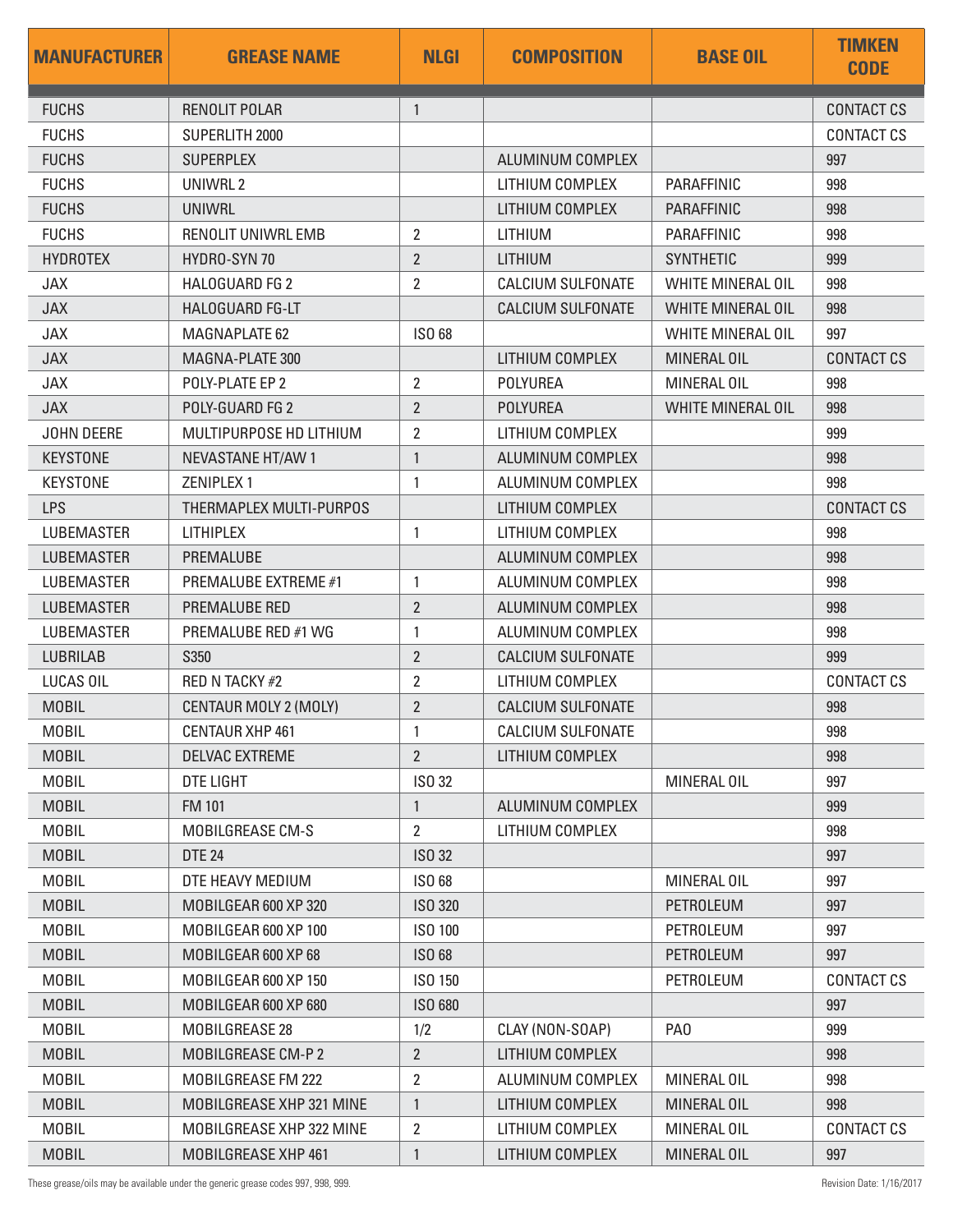| <b>MANUFACTURER</b> | <b>GREASE NAME</b>                               | <b>NLGI</b>    | <b>COMPOSITION</b>       | <b>BASE OIL</b>     | <b>TIMKEN</b><br><b>CODE</b> |
|---------------------|--------------------------------------------------|----------------|--------------------------|---------------------|------------------------------|
| <b>MOBIL</b>        | MOBILGREASE XHP 462                              | $\overline{2}$ | LITHIUM COMPLEX          | MINERAL OIL         | 997                          |
| <b>MOBIL</b>        | MOBILGREASE XHP 462 MOLY<br>(MOLY)               | $\overline{2}$ | LITHIUM COMPLEX          | MINERAL OIL         | 998                          |
| <b>MOBIL</b>        | MOBILITH SHC 007                                 | $00\,$         | LITHIUM COMPLEX          | <b>SYNTHETIC</b>    | 998                          |
| <b>MOBIL</b>        | <b>MOBILITH SHC 102 EAL</b>                      | $\overline{2}$ | <b>LITHIUM</b>           | SYNTHETIC ESTER OIL | 998                          |
| <b>MOBIL</b>        | MOBILITH SHC 1500                                | 1.5            | LITHIUM COMPLEX          | <b>SYNTHETIC</b>    | 998                          |
| <b>MOBIL</b>        | MOBILTEMP 78                                     | $\mathbf{1}$   | <b>CLAY</b>              | <b>ALKYLATED</b>    | 997                          |
| <b>MOBIL</b>        | <b>MOBILTEMP SHC 32</b>                          | 1.5            | <b>CLAY</b>              | PA <sub>0</sub>     | 998                          |
| <b>MOBIL</b>        | MOBILUX EP 023                                   | 000            | <b>LITHIUM</b>           | MINERAL OIL         | 997                          |
| <b>MOBIL</b>        | MOBILUX EP 0                                     | 0              | LITHIUM                  | MINERAL OIL         | 997                          |
| <b>MOBIL</b>        | <b>M-SHC 320</b>                                 | <b>ISO 320</b> |                          | <b>SYNTHETIC</b>    | 998                          |
| <b>MOBIL</b>        | NUTO H68                                         | <b>ISO 68</b>  |                          |                     | 997                          |
| <b>MOBIL</b>        | <b>SHC 460 WT</b>                                | 1.5            | LITHIUM COMPLEX          | <b>SYNTHETIC</b>    | <b>CONTACT CS</b>            |
| <b>MOBIL</b>        | <b>SHC 630</b>                                   | <b>ISO 220</b> |                          |                     | 998                          |
| <b>MOBIL</b>        | SHC POLYREX 462                                  | $\overline{2}$ | <b>POLYUREA</b>          | <b>SYNTHETIC</b>    | 999                          |
| <b>MOBIL</b>        | <b>TERESSTIC 68</b>                              | ISO 68         |                          |                     | <b>CONTACT CS</b>            |
| <b>MOBIL</b>        | UNIREX N 2                                       | $\overline{2}$ | LITHIUM COMPLEX          |                     | 998                          |
| <b>MOBIL</b>        | <b>VACTRA1</b>                                   | ISO 32         |                          | PA <sub>0</sub>     | <b>CONTACT CS</b>            |
| <b>MOBIL</b>        | VACTRA 4                                         | <b>ISO 220</b> |                          | PA <sub>0</sub>     | 997                          |
| <b>MOBIL</b>        | VACUOLINE 1409                                   | ISO 68         |                          | MINERAL OIL         | 997                          |
| <b>MOBIL</b>        | VELOCITE #10                                     | <b>ISO 22</b>  |                          |                     | 997                          |
| <b>MOBIL</b>        | XHP 222 SPECIAL (MOLY)                           | $\overline{2}$ | LITHIUM COMPLEX          |                     | 997                          |
| <b>MOROIL</b>       | INDLUBE 5-100-T                                  | 0IL            | <b>OIL</b>               |                     | 997                          |
| <b>MUSCLEPOWER</b>  | PL10 MUSCLE GREASE 2                             | $\overline{2}$ | LITHIUM                  |                     | 998                          |
| <b>MYSTIC</b>       | JT-6 HIGH TEMP - RED                             | $\overline{2}$ | LITHIUM COMPLEX          |                     | 997                          |
| PERMATEC            | SF01 MULTIPURPOSE                                | 2              | LITHIUM CALCIUM          | MINERAL OIL         | 999                          |
| PETRO CANADA        | PRECISION SYNTHETIC HVY 460                      | 1.5            | LITHIUM COMPLEX          | MINERAL OIL         | 998                          |
| PETRO CANADA        | PURITY FG 2 EXTREME                              | $\overline{2}$ | ALUMINUM COMPLEX         | SEMI-SYNTHETIC      | 998                          |
| PETRO CANADA        | PURITY FG 2                                      | $\overline{2}$ | <b>CALCIUM SULFONATE</b> |                     | 998                          |
| PETRO CANADA        | PURITY FG2 SYNTHETIC                             | $\overline{2}$ | <b>CALCIUM SULFONATE</b> |                     | <b>CONTACT CS</b>            |
| PETRO CANADA        | PRECISION SYNTHETIC GOLD                         | $\mathbf{1}$   | LITHIUM COMPLEX          | MINERAL OIL         | 998                          |
| PETRON PLUS         | <b>FORMULA 7 MULTIPURPOSE</b><br>LITHIUM COMPLEX | 2              | LITHIUM COMPLEX          |                     | 998                          |
| <b>PETRON PLUS</b>  | <b>FORMULA 7 POLYUREA</b>                        | $\overline{2}$ | <b>POLYUREA</b>          |                     | 998                          |
| POWER-UP            | THIXOGREASE 2                                    | $\overline{2}$ | <b>CALCIUM SULFINATE</b> |                     | <b>CONTACT CS</b>            |
| PREMALUBE           | <b>XTREME HEAT SHIELD</b>                        | $\mathbf{1}$   | <b>CALCIUM SUPHONATE</b> |                     | <b>CONTACT CS</b>            |
| <b>PRIMROSE</b>     | 327 (MOLY)                                       | 1              | ORGANO-CLAY              |                     | 998                          |
| <b>PRIMROSE</b>     | BLUE MAX MULTIPURPOSE #2                         | $\overline{2}$ | LITHIUM COMPLEX          |                     | 999                          |
| PRO CHEM            | <b>HITEMP</b>                                    | 2.5            |                          |                     | 999                          |
| <b>ROKEN</b>        | LITHI-SHIELD 1                                   | $\mathbf{1}$   |                          |                     | 998                          |
| <b>ROYAL PURPLE</b> | FDA CLEAR 1.5                                    | 1.5            | ALUMINUM COMPLEX         | SEMI-SYNTHETIC      | <b>CONTACT CS</b>            |
| <b>ROYAL PURPLE</b> | <b>PAPER MACHINE GREASE 1.5</b>                  | 1.5            | ALUMINUM COMPLEX         |                     | 999                          |
| ROYAL PURPLE        | THERMAX ISO 680 2                                | $\overline{2}$ | ALUMINUM COMPLEX         | <b>SYNTHETIC</b>    | 999                          |

These grease/oils may be available under the generic grease codes 997, 998, 999.